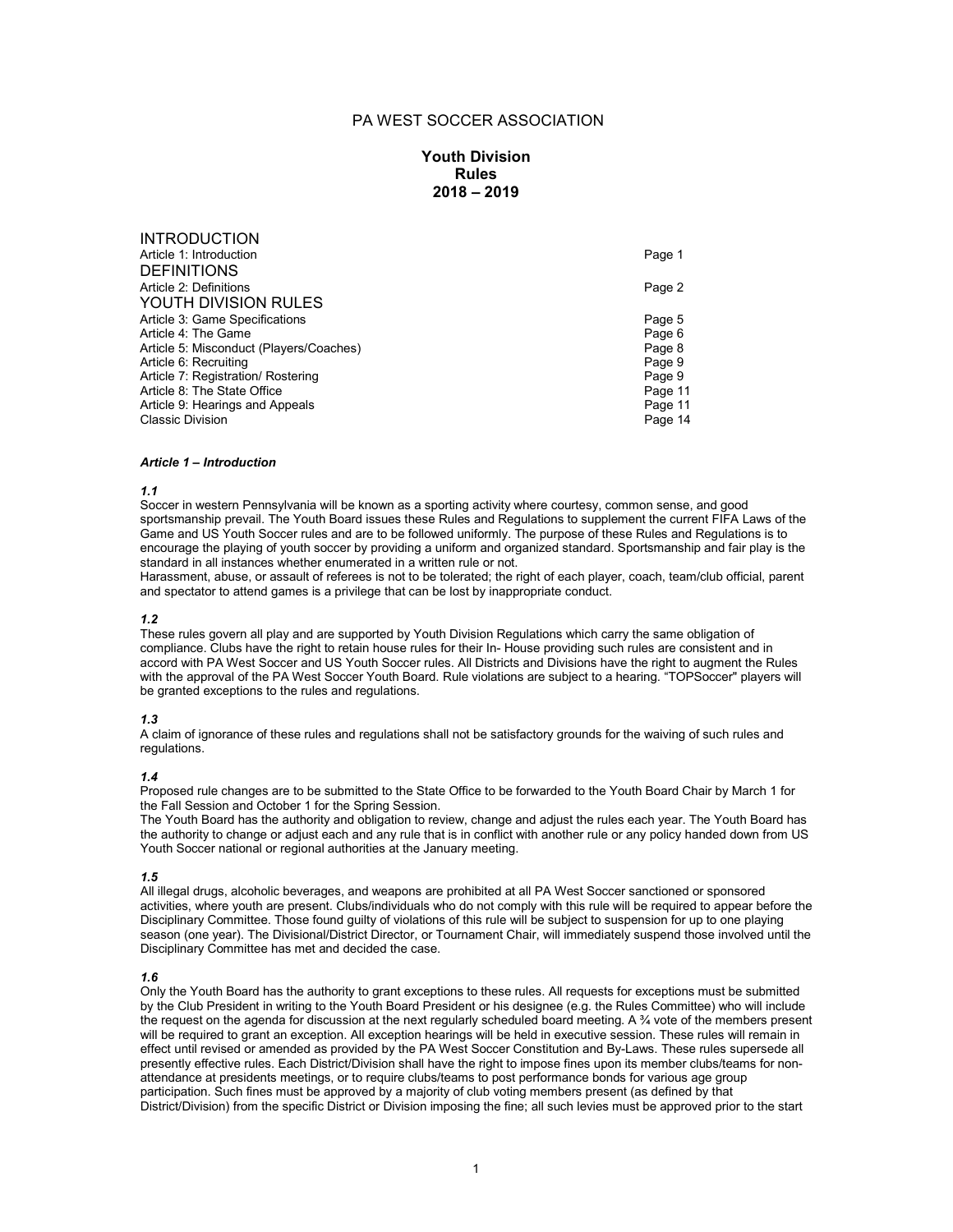of any season and confirmed by the Youth Board.

*1.7*

For all disciplinary matters overnight, regular and express, or certified letter (signature required) shall be the official means of communication, supplemented but not replaced by phone calls or email.

### *1.8*

PA West Soccer's Youth Division may adjust the Youth Division Playing Rules as necessitated by amendments to the PA West Soccer Constitution and/or Bylaws.

## *Article 2 - Definitions*

*ABANDONED GAME:* (See TERMINATED GAME)

#### *CLASSIC DIVISION:*

A Saturday playing League for players U12 through and including U20

#### *COMPETITIVE DIVISIONS:*

PA West Soccer will offer the following competitive leagues of play: State Leagues Division 1 - 4

### *COMPETITIVE PLAYER:*

A player registered in a competitive program. Competitive programs are as follows: Teams in State Leagues Division 1 – 3 and any other national affiliate.

#### *DISTRICT:*

A geographically defined area in which the elected Director organizes travel for Divisions 5 and 6 Travel Teams and coordinates any In-House (Recreational League) program matters.

#### *DIVISION:*

Inter-District Competitive Leagues in which the elected Director organizes travel for that specific league/division

#### *FRIENDLY GAME:*

These games can be arranged by the coach and does not affect the outcome of any league.

#### *IMPARTIAL HEARING COMMITTEE:*

An impartial hearing committee is composed of individuals who are not directly involved in the event that required a hearing.

## *IN-HOUSE:*

A league administered at the local Club in which:

- 1. The use of tryouts, invitations, recruiting or any like process to roster players selectively to any team or player pool on the basis of talent or ability is prohibited;
- 2. The Club accepts as participants any and all eligible youths (subject to reasonable terms or registration);
- 3. A system of rostering players is employed for the purpose of creating a fair or balanced distribution of playing talent among all teams or playing pools participating; and,
- 4. Each player plays at least one-half (1/2) of each game except for reasons of injury, illness or discipline.

### *INVOLUNTARY RELEASE:*

The removal of a player from a team's roster at the request of team authorities. (See National Championship Rule 101 and PA West Soccer State Cup Rules for restrictions and specific conditions for teams entering such competitions.)

#### *LEAGUE:*

A structured group of four (4) or more teams joined for the purpose of inter-team play under a common set of administrative and competition rules.

### *LEAGUE GAME:*

A game scheduled by the Playing Division/District/League Director. These are required games.

### *MAKE-UP GAME:*

A scheduled league game that is rescheduled because the original game was canceled due to inclement weather, or other emergencies affecting playing conditions through no fault of the participants or spectators. *PLAYING SEASON:*

September 1 of one calendar year thru August 31 of the following calendar year.

#### *PLAYING SESSION:*

The period of play for either fall or spring. Starting and ending dates of actual play (fall or spring sessions) are established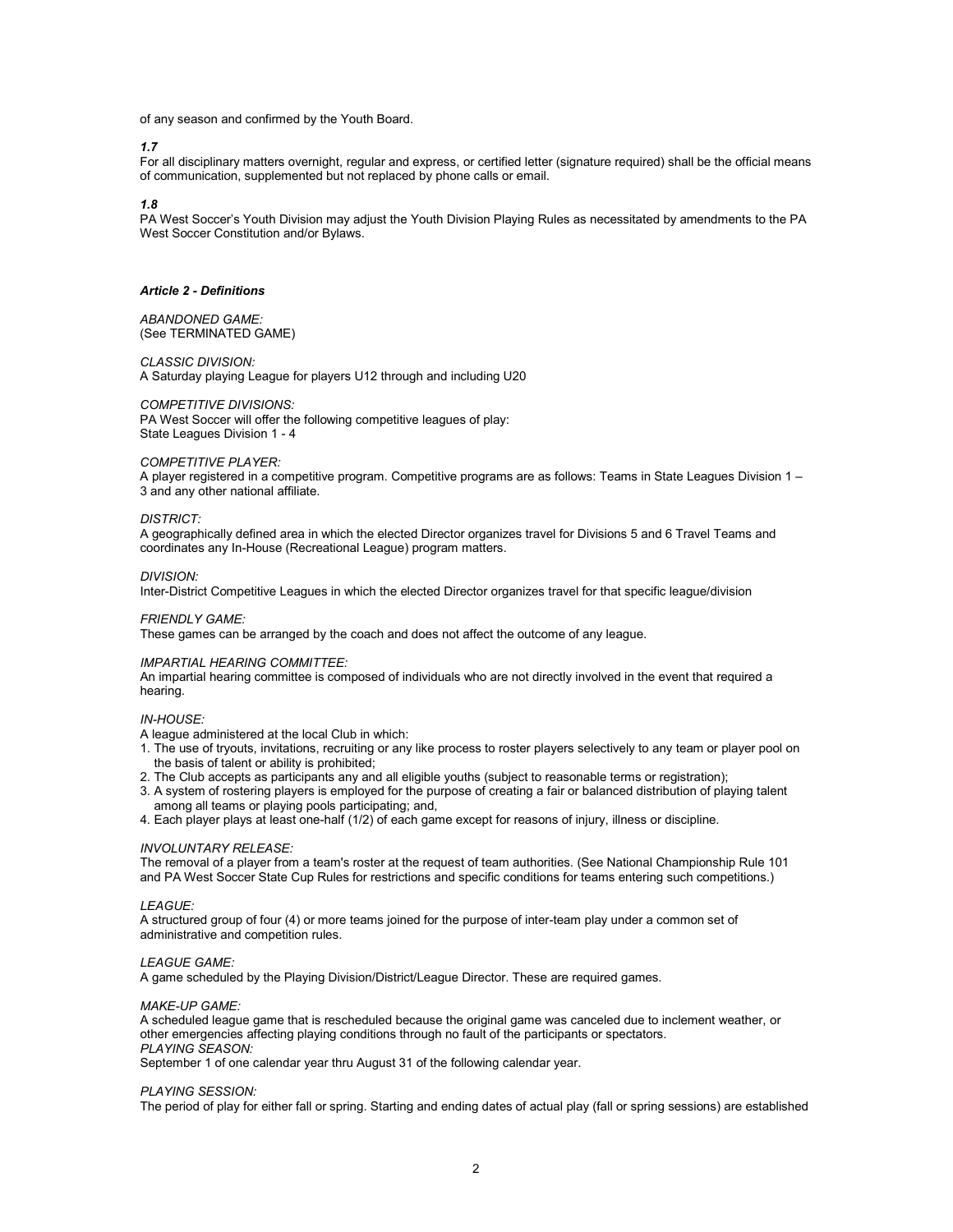### by the Youth Board.

### *PICK-UP GAME:*

Game played where one or more of the following conditions occur:

- 1. One (1) or more players may not be registered;
- 2. Officials are not used;
- 3. Registered adult supervision is lacking. No player, spectator, coach, or Club is covered by PA West Soccer insurance in such games.

### *RECRUITING:*

Any effort made directly or indirectly on behalf of a team or club to attract a player to said team or club.

#### *REGISTRATION:*

The execution of an intent to play the sport of soccer and the paying of fees to become a member of a specific team/club, PA West Soccer, and US Youth Soccer.

### *ROSTERING:*

The assignment of a registered player to a team.

#### *SCRIMMAGE GAME:*

Practice game played between two PA West Soccer registered teams with no referees.

### *TEAM CARD ACCUMULATION:*

The number of cards (red and yellow) accumulated by players and coaches on a team as on record at the State Office.

#### *TEAM INTEGRITY:*

A team shall be considered the same team from season to season (different playing years) if N (half) rounded down plus one (1) of the previous year's officially rostered players are rostered on the new year's official roster.

#### *TERMINATED GAME:*

A game ended by the referee. The status of the game shall be determined by the proper Authority in charge of that game.

#### *TRANSFER:*

The removal of a player from a team's roster on the request of the player, and the contemporaneous addition of the player to the roster of another team.

### *TRAVEL LEAGUE*

Travel Leagues administered by the District for Divisions 5 and 6

#### *TRAVEL DIVISIONS:*

A travel league administered by the District for Travel League play in which:

1. Each club determines the process to roster players

2. The league does not otherwise meet the definition of an in-house or competitive League;

#### *VIOLENT CONDUCT:*

The commission of a violent act against an opponent, official, spectator, or teammate at a match or on the way to or from. This also includes, but is not limited to, the definition under FIFA Law 5

### *VOLUNTARY RELEASE:*

The removal of a player from a team's roster at the request of the player.

### **PLAYING RULES**

#### *Article 3 - Game Specifications*

#### *3.1*

All regularly scheduled games are to be played. Teams in all Districts/Divisions will be provided with a minimum six (6) game schedule two (2) weeks prior to start of playing session. Teams failing to complete their full schedule will be subject to review by the District Director and required to justify their failure to complete their schedule. The coach/team can be subject to suspension for one (1) year and the club can be subject to a fine. This team may also be prevented from participation in the PA West Soccer State Cup or PA West Soccer Open tournaments.

#### *3.2*

The following specifications are applicable to in-house and travel competition administered by the PA West Soccer **Association** 

#### **1. Game duration and ball sizes**:

*Age Group Duration Ball Size Goal Size (max)*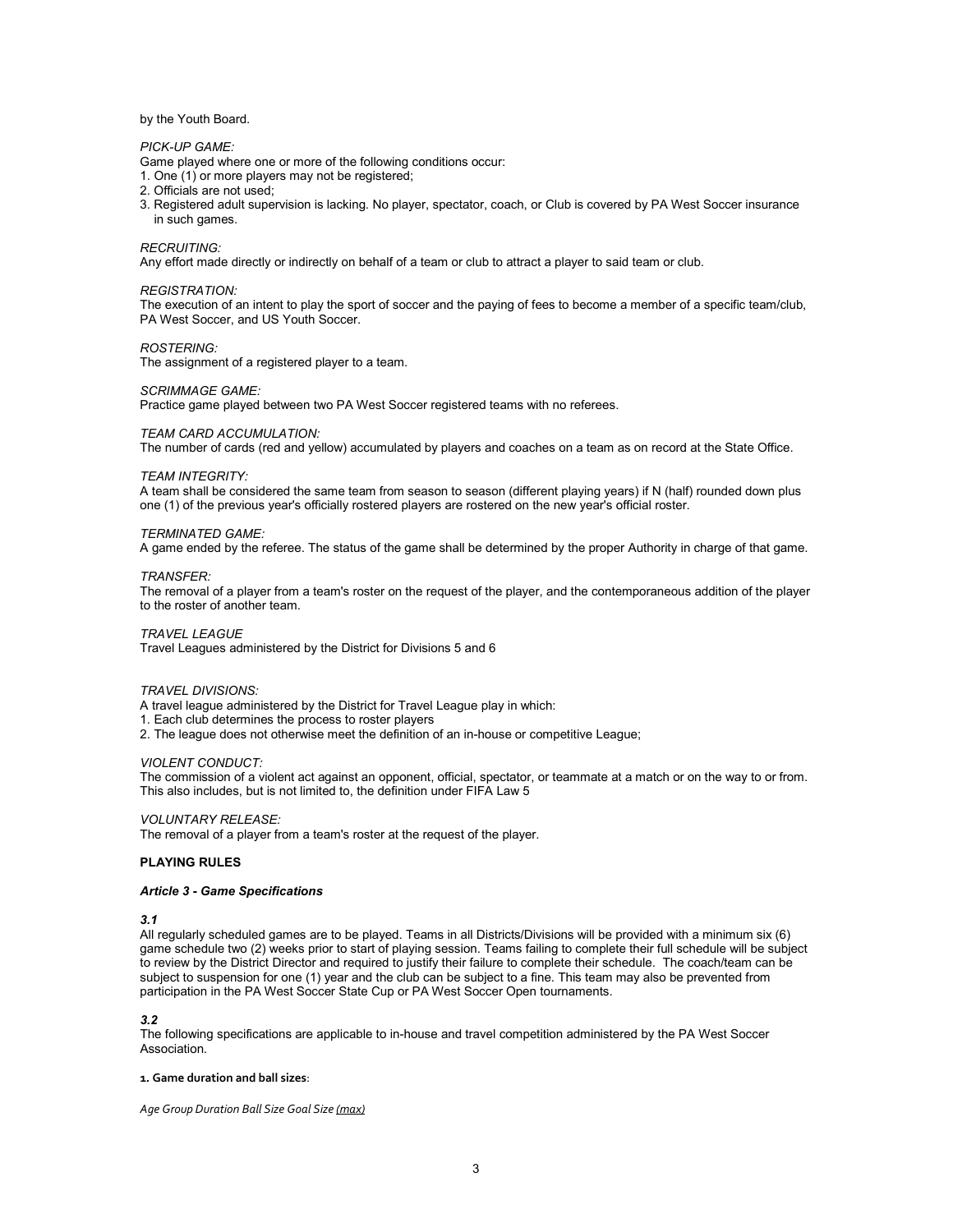| Under 19 Two 45 min halves   |       | # $5$        | 8 x 24            |
|------------------------------|-------|--------------|-------------------|
| Under 18 Two 45 min halves   |       | # $5$        | 8x24              |
| Under 17 Two 45 min halves   |       | # $5$        | 8x24              |
| Under 16 Two 40 min halves   |       | # $5$        | 8 x 24            |
| Under 15 Two 40 min halves   |       | # $5$        | 8x24              |
| Under 14 Two 35 min halves   |       | # $5$        | 8 x 24            |
| Under 13 Two 35 min halves   |       | # $5$        | 8x24              |
| Under 12 Two 30 min halves   |       | # 4          | 7 X 21            |
| Under 11 Two 30 min halves   |       | # 4          | 7 X 21            |
| Under 10 Two 25 min halves   |       | # 4          | $6.5 \times 18.5$ |
| Under 9 Two 25 min halves    |       | # 4          | $6.5 \times 18.5$ |
| Under 8 Four 10 min quarters | # ੨   | $4 \times 6$ |                   |
| Under 7 Four 10 min quarters | # ੨   | $4 \times 6$ |                   |
| Under 6 Four 10 min quarters | # 3   | $4 \times 6$ |                   |
| Under 5 Four 10 min quarters | $#_3$ | $4 \times 6$ |                   |

Halftime for U8 and lower 5 minutes between quarters. Halftime for U9 and older 10 minutes.

## **2. Game Dimensions**

*Age Group Format Roster Size Field Size (max/min)*

| $U_1$ 3- $U_1$ 9*                | 11 V 11 | $18*$                    | 90 x 120/50 x 100 |
|----------------------------------|---------|--------------------------|-------------------|
| U <sub>11</sub> -U <sub>12</sub> | 9 V 9   | 16                       | 70-80/45-55       |
| $U10**$                          | 7 V 7   | 12                       | $55 - 65/35 - 45$ |
| $U8***$                          | 4 V 4   | ٠                        | $25 - 35/15 - 25$ |
| $U6***$                          | 4 V 4   | $\overline{\phantom{a}}$ | $25 - 35/15 - 25$ |

\* U13 and older may have a maximum of 22 on the roster and 18 on the game day roster

\*\* Build-out lines are required

\*\*\* No keepers, no offside

All League games require a minimum of 7 players for regular and 5 players for small sided games.

### *3. Player Equipment*

- 1.0 All players on the field must be attired in matching color uniforms consisting of shorts, jersey (with non conflicting number) socks, shin guards, and legal soccer shoes. In case of a color clash, the home team will change.
- 1.1 For a player or team official to participate in a game or associated activity of the competitions may only have on the team uniform, or outer wear of the player or team official a name, logo, or other identifying mark of a youth soccer organization that is US Youth Soccer, a State Association or other member of US Youth Soccer, a member of a State Association, or an organization that is a member of an organization that is a member of a State Association. A name, logo, or other identifying mark of any other youth soccer organization must be removed, replaced, or covered before the player or team official may continue to remain at the game site for the game or associated activity.
- 2.0 All or any member (s) of any team are permitted to wear extra protective clothing including gloves or garment protruding beyond the uniform without dangerous, protruding or hard objects, provided that:
- 2.1 The proper team uniform is worn outermost;
- 2.2 Referee discretion may be used to determine if any item of protective clothing is considered to go beyond the purpose of providing protection.

#### *Article 4 - The Game*

## *4.1 Prior to the Start of the Game*

Coaches/Managers will provide the following items to the referee:

- 1. Original validated roster.
- 2. Player passes for all players who are present and for up to three (3) coaches/managers. Players/coaches arriving late must give their passes to the referee/assistant referee before they can enter the game/technical area.
- 3. Two (2) properly completed game day rosters.
- 4. No official league game shall be played without presentation of the above items.
- 5. Player passes can be provided using Affinity Digital Player Cards.

#### *4.2 Officiating*

1. Three (3) currently certified referee shall be assigned to officiate each game with the authority granted to them as specified in the "Laws of the Game" (FIFA). Officiating of all games will be governed by the Laws of the Game and the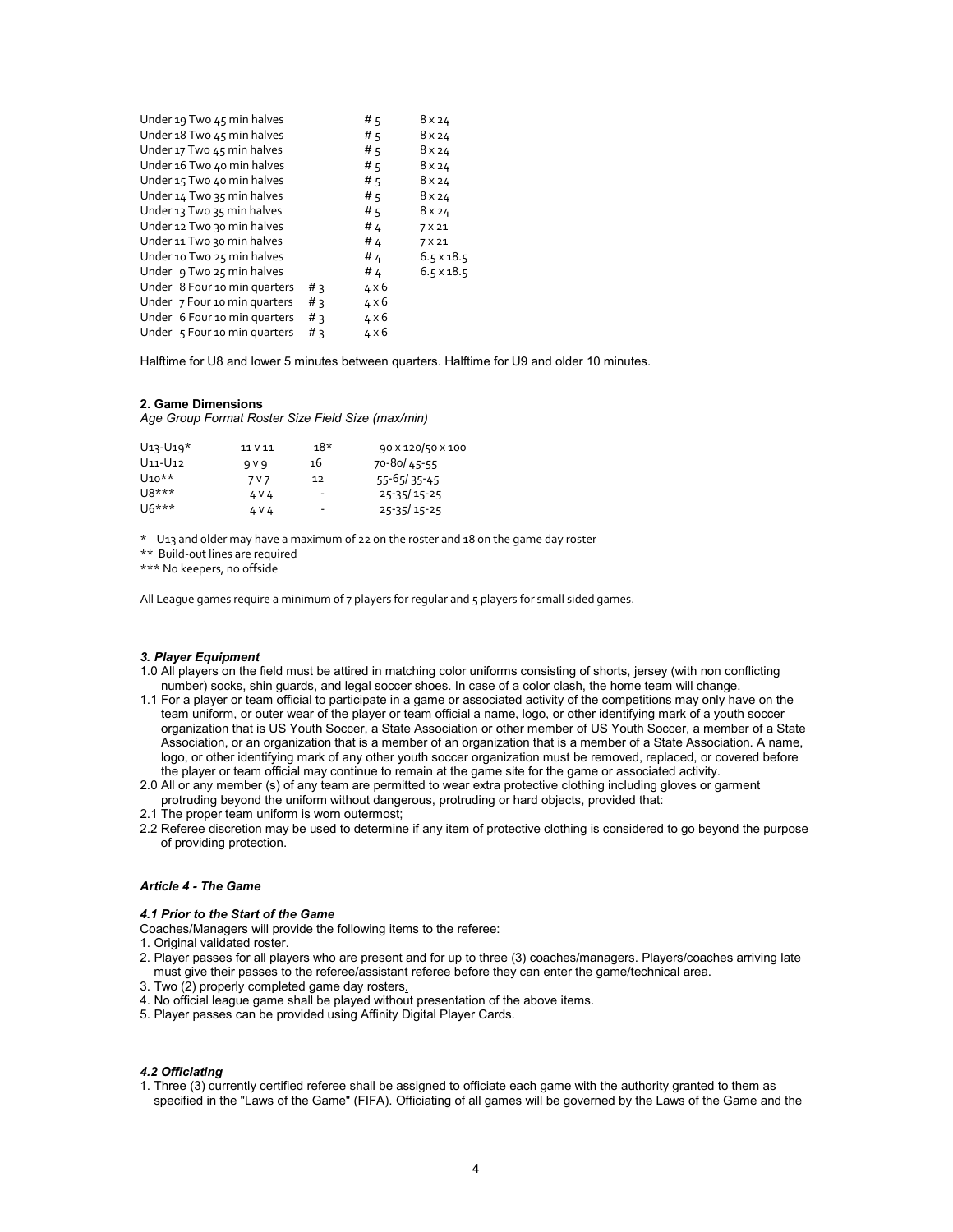Rules of Competition subject to any modifications in these playing rules. In the event of an emergency club linesmen may be used. It is required that PA West Soccer USSF referees use a DSC system (diagonal system of control - three man system).

- 2. The center referee must be two (2) years older than the age group he/she is refereeing up to the age of 17
- 3. The referee will keep the player passes, and the game day rosters. He will give each team the game day roster for its opponent. The referee shall not allow any player or coach/manager to participate in the game who does not have a valid player pass or coach's pass.
- 4. The decision of the Referee on points of fact connected with play shall be final, and the results of the game cannot be appealed.
- 5. No one may enter or exit the field without the permission of the referee.

## *4.3 Coaching*

- 1. Coaches 18 and younger must be at least two years older than the age group they are coaching.
- 2. Coaches under the age of 18 must be in the company of at least one coach of legal age at all times
- 3. Coaching from the technical area, i.e. giving directions to one's own team on points of strategy and position, is permitted without mechanical or electronic devices
- 4. Each coach or substitute player is to remain within technical area. The technical area shall be defined as 10 yards each side of the half line. Spectators shall view the game from the opposite side of the field from the technical area. 5. No coach, player or spectator is to use profanity.
- 6. No coach, player or spectator is to incite, in any manner, disruptive behavior of any kind.
- 7. It shall be the responsibility of each coach and/or manager to maintain proper spectator conduct. They shall be held primarily accountable for the conduct of the spectators for or from their respective teams.
- 8. A team may have as many coaches with passes as it wishes. However, at the start of the game, a team may declare only three (3) coaches/managers that may be a part of the bench for the game. Removal of the coach/manager by the referee does not permit another coach/manager to join the bench.
- 9. If the above rules are violated, the referee shall ask the offending party for compliance with the rules. A caution may be issued at this time if the referee deems it necessary. If the offending party refuses to comply the referee shall dismiss the party from the game. A referee has the right to ask the coach to leave the game and he will serve the same suspension as an ejected player. If he refuses, the game will be abandoned. The referee shall report such violation to the State Office in writing.
- 10.1 In order to be rostered, all coaches need to be certified or licensed through PA West coaching certification and licensing programs as established by the PA West Youth Board.
- 10.2 Clubs fielding more than two teams per age group and gender into Div 1-3 shall have a licensed coach on the roster and on the bench during games. Accepted licenses are USSF D-License, USC National Diploma, or US Youth National Youth Certificate. Coaches that do not qualify have a one year grace period in which they must obtain the required license/ certificate.

## *4.4 Substitutions*

- 1.Substitutions may be made on any stoppage of play with the consent of the referee. Players must be at the half line ready to enter the game.
- 2. Clubs with travel Division 5 and 6 teams U12 and lower, will ensure that each player plays at least half of every game.

## *4.5 FRIENDLY Game*

Friendly games can be arranged between coaches or Clubs. All required procedures must be followed before these games can be played, with single exception of requiring team rosters. Teams can be composed of players possessing currently valid player pass from same club. Any red cards issued in these games will carry over to the next scheduled league game.

These games cannot be used to wipe out a red card so the player/coach can play in the next scheduled game.

### *4.6 Guest Player/ Club Pass*

1. Up to 4 players for U12 and younger, and up to 7 players for U13 and older, of an equal or lower age group and Division from within the same Club, not exceeding maximum roster size, are allowed to participate in regular league games. For this rule D1 - 3 are considered one and the same Division. For this rule D5 and D6 are considered one and the same Division.

2. Jersey numbers and Club guest players may be handwritten on the GDR

- 3. Player passes of guest players are required (see 4.1.2)
- 4. Any Coach rostered on a team can coach any team within his Club

5. Player and coach suspensions/ejections/dismissals must be served with the team on which the red card or dismissal was received unless the affected player was playing on a club pass at the time in which case the suspension must be served at the next game for that player's primary club team.

6. Coaches will be issued one single pass

## *4.7 Game Protest*

The protesting party needs to contact their playing Division Director in writing no earlier then 24 hours after the game, but no later then 48 hours after the conclusion for review and recommendation.

### *Article 5 - Misconduct (Players/Coaches)*

## *5.1 Misconduct on the Field of Play*

1. Any coach or manager found guilty, after a hearing, of using ineligible players will be suspended for a period of one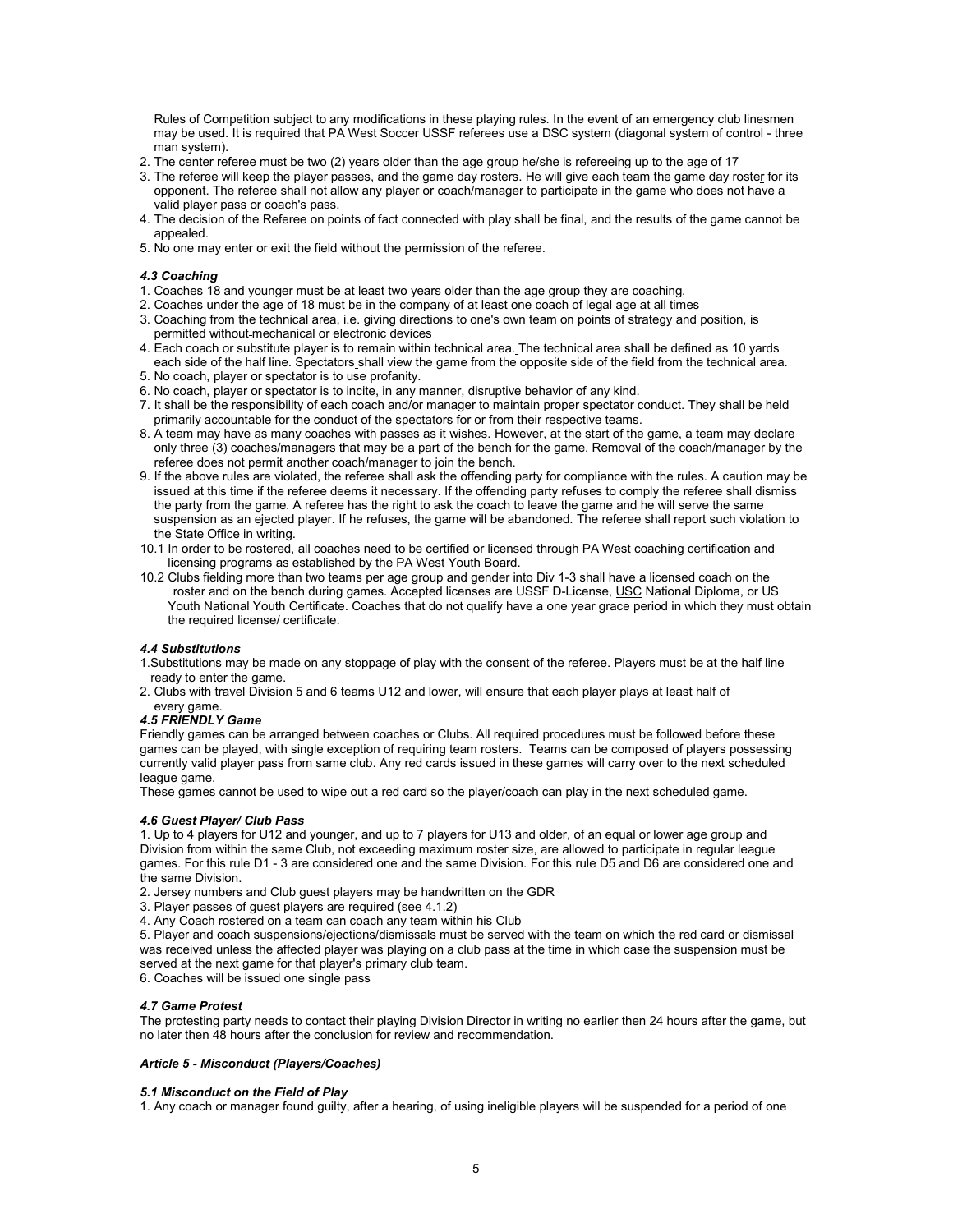year.

- 2 A coach or player participating in a game without a valid pass shall be subject to a hearing. Any coach will be suspended for a minimum of four (4) games.
- 3. Red Card: One (1) game suspension for the next played league game. (except as in *5*.9 below);
- 4. Two Red Cards (in a season): Three (3) game suspension for the next three (3) played league games;
- 5. Three Red Cards (accumulated all leagues/tournaments combined, *except US Youth Soccer National Championship Series games*, in a season): Indefinite suspension. The player must appear before the Disciplinary Board before he/she may be reinstated;
- 6. A red card and its suspensions will be carried over from season to season;
- 7. Any player receiving four (4) cards (red and/or yellow) in one playing season (September 1 through August 31) shall be subject to a hearing to determine if additional time will be required besides the minimum one (1) game in conjunction with any additional game suspension;
- 8. Any coach receiving two (2) dismissals in a season is, pending a hearing, automatically suspended for one (1) year, starting with the date the second dismissal has been received.
- 9. A player or coach who receives a red card/ejection for violent conduct shall be automatically suspended for two (2) games, a hearing may be held to determine if a more serious punishment is needed. If a hearing is not held before the third game following the suspension, the player's/coach's card shall be returned and he/she shall be eligible to play unless or until it is determined otherwise by a hearing that season;
- 10. If a player or coach receives a red card/ejection and then proceeds to commit verbal abuse or any other offense which, on its own, meets the criteria for a red card offense, the referee shall submit a report and a hearing shall be held to determine if additional penalties shall be imposed.

### *5.2* **Suspension because of Litigation**

- 1. Any person participating in a PA West Soccer program who becomes a defendant in litigation detrimental to the welfare of youth players or litigation based on activities detrimental to the welfare of youth players, shall be suspended from all soccer-related activities. Suspensions under this rule shall be determined by the Youth Board. Matters detrimental to the welfare of youth players shall include crimes of moral turpitude and felonies. The person has a right to appeal the suspension only over whether the matter which is the substance of the accusation, if true, is detrimental to the welfare of youth player.
- 2. On completion of the litigation, the suspended person may inform the body suspending the person under Section 1 of this playing rule that the litigation has been completed and request that the suspension be terminated and the person reinstated. The suspending body may grant the request of the person or, if the decision of the litigation was adverse to the person, may continue the suspension for a period specified by the suspending body, fine the person, terminate all membership of that person with the suspending body and its members, or any combination of those authorized penalties.

## *Article 6 Recruiting:*

Any direct contact from a coach, player, administrator, club/team representative, or parent of a player to another player, parent, or potential player/parent for the purpose of soliciting the registration, try-out, or play of the second player for the first player's team or club.

- 1. General newspaper ads, public notices, or posters advertising try-out dates are not to be considered recruitment. Phone calls, messages, e-mails, letters (whether bulk mail general type or individual personal), interviews, conversations are considered direct contact recruiting.
- 2. Once a player has submitted his/her fees and forms to a club, he/she is registered to that team/club and may not be recruited to play on another team within the same division/league.
- 3. Currently rostered players may not be recruited until the end of the Open tournament (for Divisions 4, 5 and 6 boys and girls) or the Regional Championship competition (or National competition if the teams are advancing to those levels) for Division 1, 2, and 3 teams.
- 4. There is no restriction or limitation upon the times at which a player not rostered or no longer rostered may be recruited.
- 5. Recruitment, solicitation, or invitation of U11 or younger players to play for a coach, team, or club outside the player's normally recognized geographic area in any venue during any session shall be considered a violation of recruitment.
- 6. Recruiting violations can lead to disciplinary action against the offending team coach and/or soccer club representatives. If a hearing is requested and the hearing committee finds that a violation occurred it may suspend the team coach and or soccer club representative for a period of up to one year per violation. If more than one player is involved, each player recruited will be considered a separate infraction.

### *Article 7 – Registration/ Rostering*

### *7.1 Registration General*

All players in PA West Soccer club associations must be registered with the State Association for training and or play in PA West sanctioned leagues.

### *7.2 Rostering*

- 1. All players will be rostered except for properly registered training players.
- 1.1 Not exceeding roster limitations, registered training players are eligible guest players for play in PA West league games on any team within the Club the player is registered with and eligible for.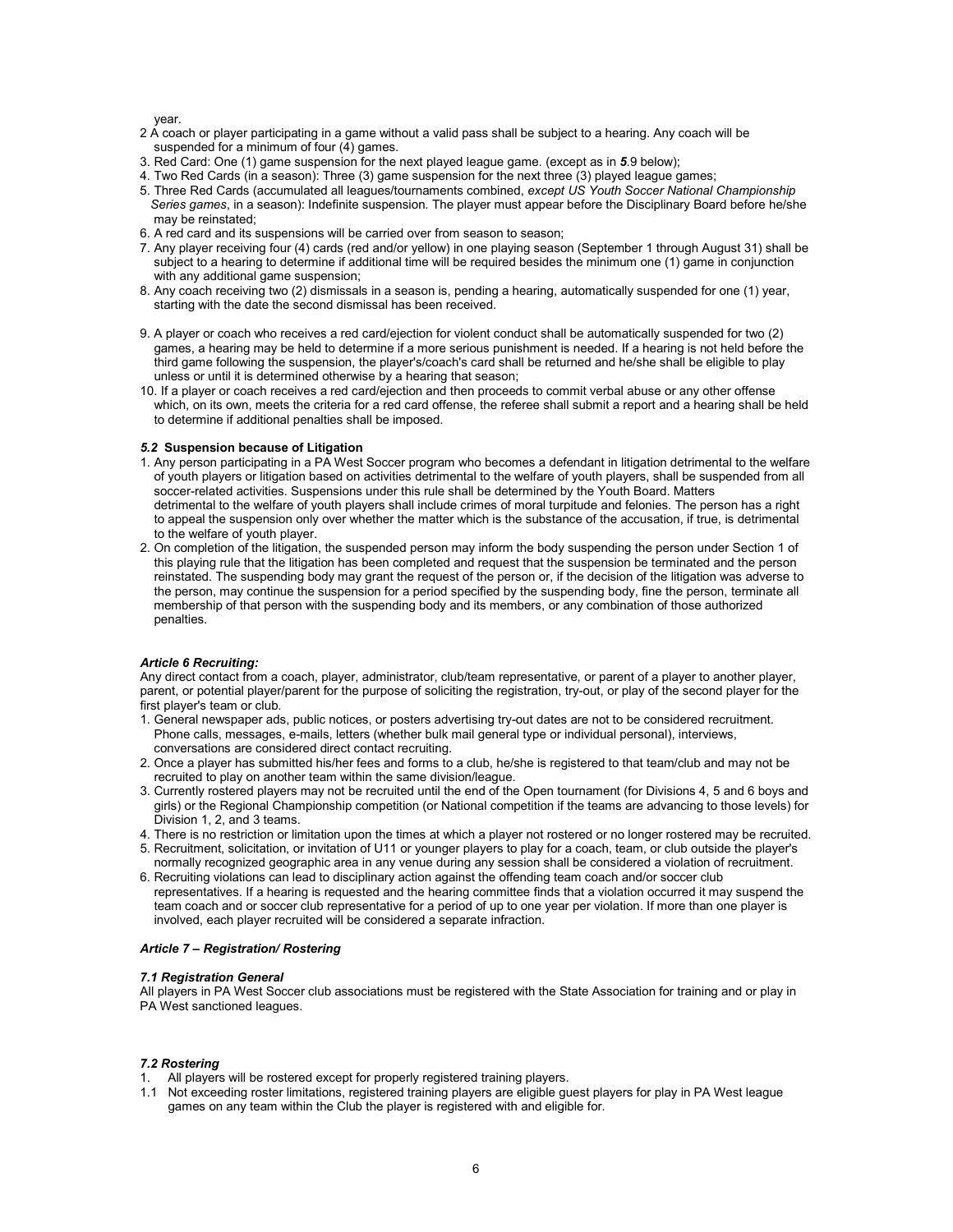- 2. Tampering or altering a player or coach's pass, validated team or game day roster, or birth certificate will result in a minimum of one (1) year suspension for the person or persons responsible. Should a club be involved, the club will also face disciplinary action.
- 3. Boys may not play on Girls Division teams.
- 4. No team may play in both Classic and Travel Leagues. A team is considered the same team if there are N (half) plus one (1) players in common on both teams. Teams violating this rule will be suspended immediately from the lower level league of play and will remain suspended until the team meets the requirement of this rule*.*
- 5. The Division 4 Director may grant exceptions to Rule 7.2.4 in their respective playing divisions provided the players in question have played for their Community Club requesting the exception for the last two (2) consecutive playing years.
- 6. Players rostered on more than one team within his/her Club must indicate a primary team. If no primary team is indicated, the higher ranked team (by Division or Standings) shall be the primary team of that player.
- 7. Application to Sponsor non-affiliated teams; PA West affiliated Clubs do need to file an application to field a team from a non affiliated Club. Applications need to be received no later than two (2) weeks prior to the declaration deadline. The PA West Classic Committee will approve or decline applications based on compliances set forth in PA West Procedures and Regulations Part IV Section 9 Fielding a team without approval will result in a \$3000 fine and the immediate removal of the team. Approved teams will not be recognized toward a Club's Membership requirement under Classic Division Article 12

## *7.3 PA West Leagues*

All teams will have properly validated rosters listing registered players/coaches/ managers. Teams registered and rostered with PA West Soccer must participate in a league organized, operated, or sanctioned by PA West Soccer.

## *7.4 Team Movement*

District and Division Directors have the responsibility to ensure that there is no unfair competitive balance. District and Division Directors reserve the right to move teams between Divisions at any time. The guidelines for these moves include but are not limited to a team's record and the percent of change of the roster from the previous season.

## *7.5 Play Up*

Players are permitted to play up unless restricted by their Club.

## *7.6*

1. Any team entering the State Cup Competition/Tournament must play in a sanctioned, or regional league, whose rules specifically meet the following requirements: U12 maximum roster of 16 players, U13 and older may roster up to 22 players, but only 18 may dress for each game.

2. A player playing on more than one team must notify the coach of each team he/she is playing on that he/she is playing on more than one team;

3. Rostering of coaches can be at any time during the playing season and are not bound to any tournament roster freezes including State Cup or Open Tournament

## *7.7 Minimum Age*

The lowest age group for soccer players in PA West shall be U5

## *7.8 Transfers*

Player transfers between teams during a playing season are based on the level of competition:

- 1. In-House (Recreational) no restrictions limiting transfers between teams or clubs;
- 2. Travel (Competitive or Recreational) no restrictions limiting transfers between teams or clubs in Divisions 4, 5, and 6 (See exception below 7.8.3);
- 3. All teams entering the State Cups must comply with all national and State Cup rules;

## *Article 8 - The State Office*

- *8.1* The State Office will record all referee reports, injuries, yellow and red cards. Ejected player passes or coach's passes will be retained for the suspension period and will then be returned to the team head coach after the District/Division Director or predetermined designee in case of emergency requests such return.
- *8.2* The State Office will provide the state registrar, the playing Division Directors, the District Discipline Board chairperson, and the Hearings and Appeals chairperson with lists of injuries, yellow and red cards. The District/Division Director or Discipline Board chairperson may institute actions against coaches/players/clubs/ teams/associations if the record merits such action.

## *Article 9 - Other Protest Procedures, Hearings and Appeals*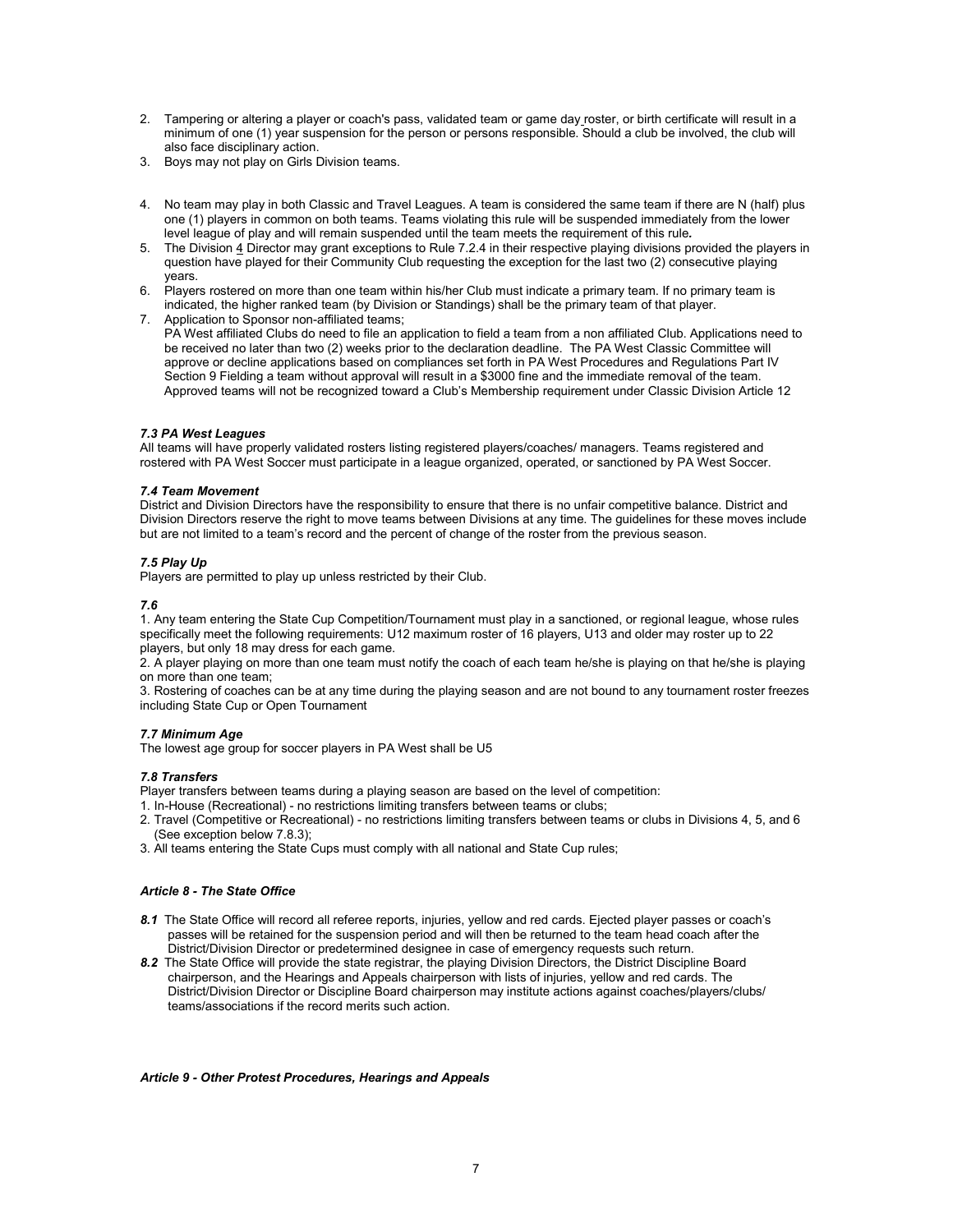Make-up and procedures for District/Division Disciplinary/Hearing Board Committees and Youth Division Hearings and Appeals Committee. In order to best comply with the requirements of the PA West Soccer Constitution, the following rules of competition shall reflect the procedures to be followed for Hearings and Appeals;

1. All decisions rendered by the Youth Board Hearings and Appeals Committee shall be confirmed by a simple majority vote of the Youth Board, after the expiration of time for appealing the decision of the Youth Board Hearings and Appeals Committee (within ten [10] days of receipt of the decision).

2. Each geographic District and each playing Division shall have a Disciplinary/Hearing Board Committee Chairperson who shall be responsible for receiving the periodic reports of red and yellow card infractions for players in their District/Division, convening a committee to provide a hearing for any discipline invoked under Article 5 or further review the probationary status of any player, coach or team earlier determined. The Disciplinary/Hearing Committee is further authorized to otherwise review the conduct of any player, coach, team, or club in said District/Division to ensure compliance with applicable rules and regulations and acceptable sportsmanship and gentlemanly conduct standards. Said Disciplinary/Hearing Board Committees are empowered to render appropriate penalties or sanctions. While a hearing should occur within 30 days of the triggering reason for the discipline, reasonable efforts shall be undertaken to provide a hearing within 15 days of the invoking of any suspension unless said District/Division wishes to use a scheduled monthly Disciplinary/Hearing Committee meeting for purposes of said hearing. The Disciplinary/Hearing Board shall attempt to hold a hearing and render a ruling before the expiration of a suspension so invoked, but unless as otherwise provided the failure to render a ruling before the expiration of the suspension does not abrogate the suspension. Hearings held at PA West sponsored Tournaments may be held with verbal notice.

3. If a player or coach wishes to appeal a District/Division Disciplinary/Hearing Board disposition or if they are dissatisfied with an action or inaction of PA West Soccer as it affects their playing status or being sanctioned/approved for play or travel and wish to protest this, they may do so by maintaining an Appeal to the Youth Division Hearings and Appeals Committee pursuant to the PA West Soccer Bylaws (see Youth Division Organizational Rules, Chapter 27, and Chapter 7, "Appeals"). The following process is to be followed:

3.1. If an Appeal from a disciplinary action, the Appeal must occur in writing within ten (10) days of receipt of the District/Division Disciplinary/Hearing Board findings. The Appeal must be sent certified mail to the PA West Soccer State Office (with a \$150.00 check from the club) and by certified and regular mail to the Youth Board Hearings and Appeals Chairperson (with copy of check sent to PA West Soccer State Office); the sender shall also obtain a date-stamped "Proof of Mailing" from the U.S. Post Office and maintain the same for review. A detailed statement as to the basis for the Appeal shall be submitted, signed by an appropriate official of the appellant club. The Hearings and Appeals Chairperson shall review the Appeal, be authorized to conduct fact-finding by reviewing the matter with any of the parties, District, Division, or otherwise, and upon confirming a legitimate Appeal exists and has been properly filed, the Hearings and Appeals Committee will be convened to review the Appeal being taken from the action of the District/Division.

3.2. If a protest or Appeal is being made on a matter not involving action of a District/Division Disciplinary/Hearing Board, the appellant is first to contact the Youth Board President to determine if this is a matter properly reviewable by the Youth Division. If so, the President may refer the matter to the Hearings and Appeals Committee Chairperson for appropriate fact-finding (including, if necessary, the convening of the Hearings and Appeals Committee to include the District/Division Director for the team(s) in question) and ruling, or the President may refer the matter to the Youth Board of Directors for review, or the President may take such action as may be appropriate. If the matter is to be reviewed by the Youth Board Hearings and Appeals Committee or the Youth Board of Directors the same procedures must be followed in the taking of the Appeal as set forth above in subparagraph "1" with the addition that the Youth Board President is to be copied on the Appeal (by regular mail) and 12 copies of all statements, facts and arguments for consideration shall be submitted to the State Office with the Appeal for distribution.

3.3. If an Appeal is taken from the Hearings and Appeals Committee to the Youth Board of Directors, this must occur in writing within ten (10) days of receipt of hearing findings. No further appeal fee must be paid, but the Youth Board may overturn the decision of the Hearings and Appeals Committee only by a three-quarters vote of the total voting members present of the Board of Directors.

3.4. The next level of appeal shall be to the USSF by completing a Notice of Appeal in accordance to USSF procedures (currently USSF Bylaw 705) providing for the party to complete a USSF Notice of Appeal with appeal fee to be submitted within ten (10) days of receipt of the decision rendered by the Adult or Youth Divisions or Referee Committee or other PA West Soccer final decision. The Federation's Appeals Committee has the jurisdiction to approve, modify or reverse decisions.

4. The Youth Division procedures for the taking, hearing and disposition of Appeals are implemented to provide the most convenient forum in which to convene a disciplinary hearing and shall serve to satisfy the Youth Division Organizational Rules embodied in the PA West Constitution, particularly Chapter 27, "Hearings and Appeals Committee," especially insofar as they set forth provisions of the Youth Division (allowed under PA West Soccer Bylaws, Chapter 7, "Appeals, Grievances and Disputes") as to how the Hearings and Appeals Committee/Board shall be composed and allowing periodic disciplinary hearings in each District/Division/League.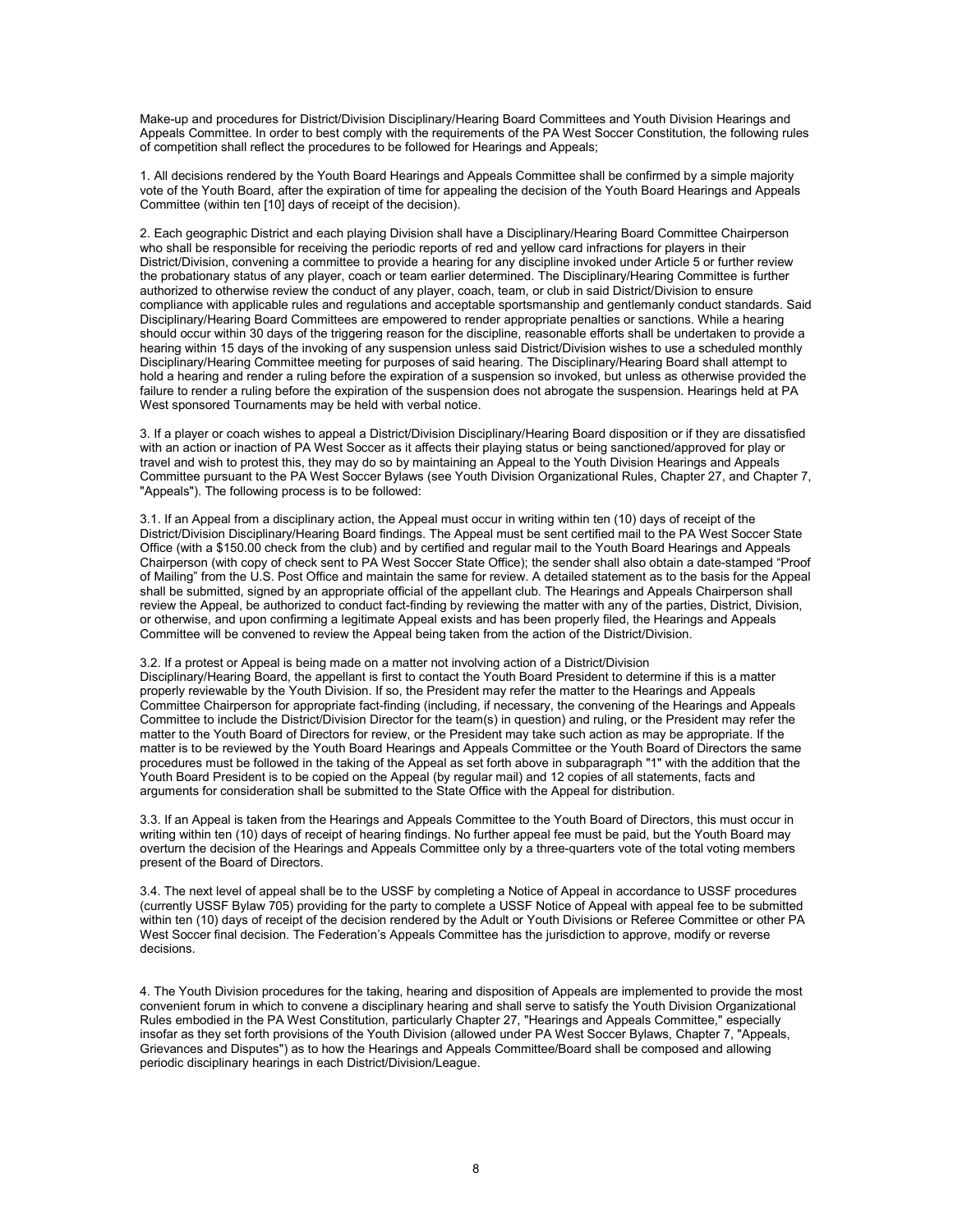5. In the event any District/Division/League is believed by a player, coach, team or club not to be providing a proper and timely disciplinary hearing, the aggrieved shall contact the District /Division/League Director and/or the Youth Division Hearings and Appeals Chairman, who shall rectify the situation by expeditiously convening a proper District/Division/League Disciplinary Board hearing or referring the matter directly to the Youth Division Hearings and Appeals Committee (in which event no \$150.00 appeal fee need be paid for this stage of review).

6. The composition of a District/Division Disciplinary/Hearing Board shall be determined by the Disciplinary/Hearing Board Chairperson in each District/Division with the advice of the District/Division Director; the members of the Disciplinary/Hearing Board shall serve either by special appointment for a given case or date of hearing, or may be generally appointed until replaced. The composition of a Youth Division Hearings and Appeals Committee may include any members appointed by the Hearings and Appeals Committee Chairman, who shall seek the advice of the District/Division/League Director involved, but the final selection of Committee members shall be that of the Hearings and Appeals Committee Chairman. The Hearings and Appeals Committee review/hearing need not be chaired by the Hearings and Appeals Committee Chairperson but shall report to the Hearings and Appeals Committee chairperson.

7. The District/Division Disciplinary/Hearing Board Committee Chair person is responsible to make sure that in all hearings conducted in PA West, the parties shall be accorded:

- Notice of the charges or alleged violations in writing and possible consequences if the charges are found to be true
- Reasonable time between receipt of the notice of charges and the hearing within which to prepare a defense;
- The right to have the hearing conducted at a reasonably convenient time and place so as to make it practicable for the person/entity charged to attend; the State Office shall at all times be considered a reasonable location
- A hearing before an impartial body of fact-finders
- The right to be assisted in the presentation of one's case at the hearing
- The right to present witnesses, evidence, and argument
- The right to be advised of the identity of the evidence the hearing Board/Committee has been given and the right to confront witnesses if called at the hearing
- The right to have a record made of the hearing if desired; the expense is to be borne by the party requesting the record and arrangements must be to the satisfaction of the hearing Board/Committee
- A written decision issued in a timely fashion, with reasons for the decision, based upon the evidence.

8. Grievances

1. The person filing the grievance should put together a complaint setting forth who their grievance is against, the complete factual circumstances that form the basis of the grievance, and the relief they are seeking. The grievance must be in writing, notarized, and filed within 60 days of the occurrence, and must state the full names and addresses of the person, persons, or groups against whom the grievance is made. The complaint should contain enough information so that it is clear that the person making the grievance is prepared to offer testimony by at least one witness with personal knowledge of the facts of their case. The complaint including supporting documents or evidence should be sent to the State Office by certified mail, with a copy served on the other parties by certified mail.

2. Once the complaint is received a letter will be sent to both parties indicating that the grievance was received and giving the accused organization thirty days to file an answer to the complaint. The accused organization must file an answer – even if only to say that it does not have sufficient information to admit or deny certain allegations. A failure to answer, unless there is good cause, is grounds for a default.

3. With the grievance and answer present, the Youth Board will then consider both parties and the appropriate steps to be taken.

## *CLASSIC DIVISION RULES OF COMPETITION*

The Classic Division shall consist of Divisions 1, 2, and 3 and represent the highest level of inter-district club play offered by PA West Soccer Association. Divisions 1, 2, and 3 are subject to the terms and conditions set forth in the following rules:

- 1. Defines the use of tryouts, invitations, recruiting or any like process to roster players selectively to any team on the basis of talent or ability *as permitted*;
- 2. Limits the participation of players (per transfer rule) previously rostered to another team.
- 3. Games or practices on Sunday will be only as authorized in these Rules and other applicable rules of PA West Soccer and its Youth Board of Directors.
- 4. All tournament travel will be governed by applicable PA West Soccer Travel/Division Policies
- 5. Publish and enforce a body of rules and regulations under which the Division will operate. The US Youth Soccer National Championship Series Rules shall be the basis for the Division. The right to add additional playing rules shall be reserved for the Division provided such rules shall be approved by the Youth Board of Directors (in accordance with PA West Soccer Constitution and By-Laws).
- 6. The club having teams in Division 1, 2, or 3 team shall assume all responsibility which will include financial obligations to PA West Soccer, disciplinary actions, and such other questions that may arise concerning the team's obligations in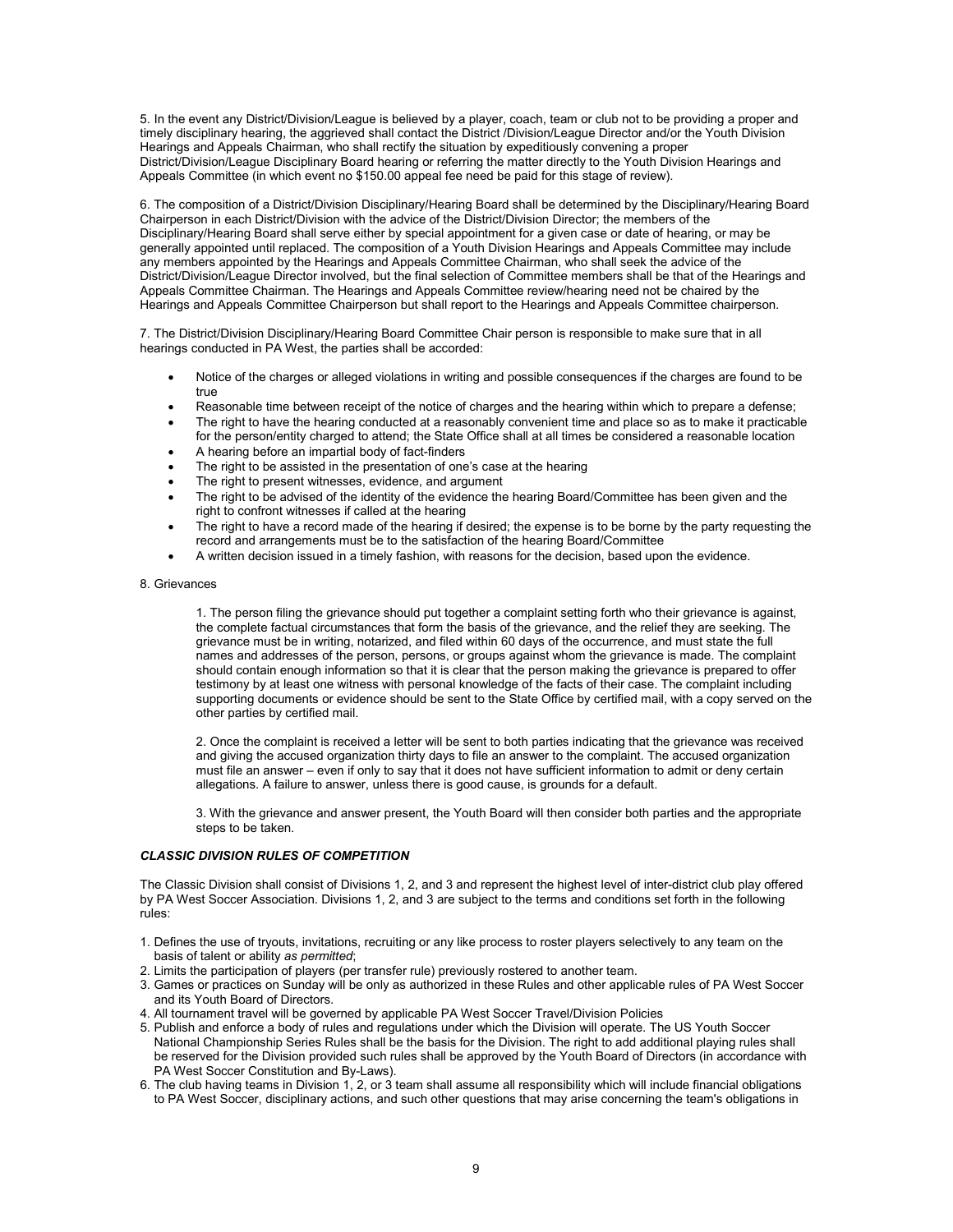operating procedures. The team shall be responsible for activities that are related to forming and operating a team,i.e. fields, referees, players' registration.

7. All Region 1 rules supersede PA West Soccer rules regarding acceptance and participation in all Region 1 sponsored leagues.

## **Division 1,2 and 3 Rules:**

### **1***. Age Groups and Structure*

1. Divisions 1, 2 and 3 shall offer Leagues in accordance with US Youth Soccer playing rules. (single birth years: U12, U13, U14, U15, U16, U17, U18, U19/20) with four (4) teams being required to form a League. 2. The Classic Division may establish Academy programs for ages U9-U11 that will follow PA West Academy guidelines.

3. Participation in Divisions 1, 2, and 3 is open to all member Clubs. There shall be no restriction on the number of teams.

## **2***. Classic League Team Placement*

1. All entry level U12 teams shall be placed in flights of no more than nine (9) teams. Each team shall have to play each other at least once a session in their respective flight not to exceed 8 games. The U12 season results will be used to place teams for the U13 season in Division 1, 2 or 3

2. Declarations into Divisions 1-3 are due on or before July 15 for the Fall Session, February 1st for 12U - 14U and February 15 for U15 and older for the Spring Session.

3. The League Committee will after review assign the teams to the appropriate Divisions.

## **3***. Points for Season Play*

WIN = Three (3) Points TIE = One (1) Point LOSS = Zero (0) Points

These points will be used to determine standings for the season.

End of Season Tie Breakers: If two or more teams are tied in the number of points the tie will be broken as follows:

- 1. Winner of head to head competition (not be used for multi-team ties);
- 2. Goal differential (goals scored all season minus goals allowed all season). Team with highest differential wins higher position in the standings;
- 3. Most goals scored in all League season games;
- 4. Fewest goals allowed in all League season games;

5. The team with the fewest yellow and/or red cards (A red card shall be considered to correspond to two yellow cards)

In the event that a game(s) has (have) been forfeited, if any other tied teams played the opponent that forfeited to the other tied team(s), then all the games against the opponent will be omitted before applying the above tie breaker rules. If three or more teams are tied for a position then the tie breaking rules will be applied to determine the first position among the teams tied and then the tie breaking rules will be reapplied amongst the remaining teams to determine the second position, etc.

## *4. Forfeiting Division 1, 2, or 3 Games*

Teams forfeiting a regular season game will be referred to the Classic Discipline Chair for review and recommendation to hold a hearing.

## *5***.** *Sunday Play*

Division 1, 2 and 3 teams, unless having 100% single rostered players, shall not be permitted to play or practice on Sunday unless the game or practice is concluded by no later than 11:00 AM Under no circumstances shall Sunday practice or games interfere with Sunday League travel games. Teams found in violation will loose their next scheduled League home game and travel to the opponent.

## *6*. *Division 1, 2 and 3 Tryouts:*

Division 1, 2 and 3 tryouts for age groups U11-U20 shall be held starting on or after the Tuesday following the first full weekend in June. Any team/club found holding tryouts before the second weekend in June will be suspended from all US Youth activities, for three (3) weeks starting the day of the first regular scheduled game day for that age group.

### *7. Recruitment Rules*

1. A team may advertise for players to the public through the media or by poster, flyer, or the like, at any time of the year. The State Office will publish try-out schedules on the PA West website at the request of all properly registered clubs playing in Divisions 1, 2 and 3.

2. No player nor their family may be offered nor be provided financial inducement as an incentive to tryout for or join a Division 1, 2 or 3 team. This section shall not prevent a team from forgiving fees and expenses in a true financial hardship case if an approval is obtained from the Division Director.

3. There shall be no recruitment of a player that has committed to a club with signed required paper work to a Division 1, 2, or 3 team by another Division 1, 2, or 3 team or its representative from the time the paperwork is signed until the conclusion of the Regional Championships.

4. Violation of this rule can lead to disciplinary action against the offending team coach and/or soccer club representatives. If a hearing is requested and the hearing committee finds that a violation has occurred, it may suspend